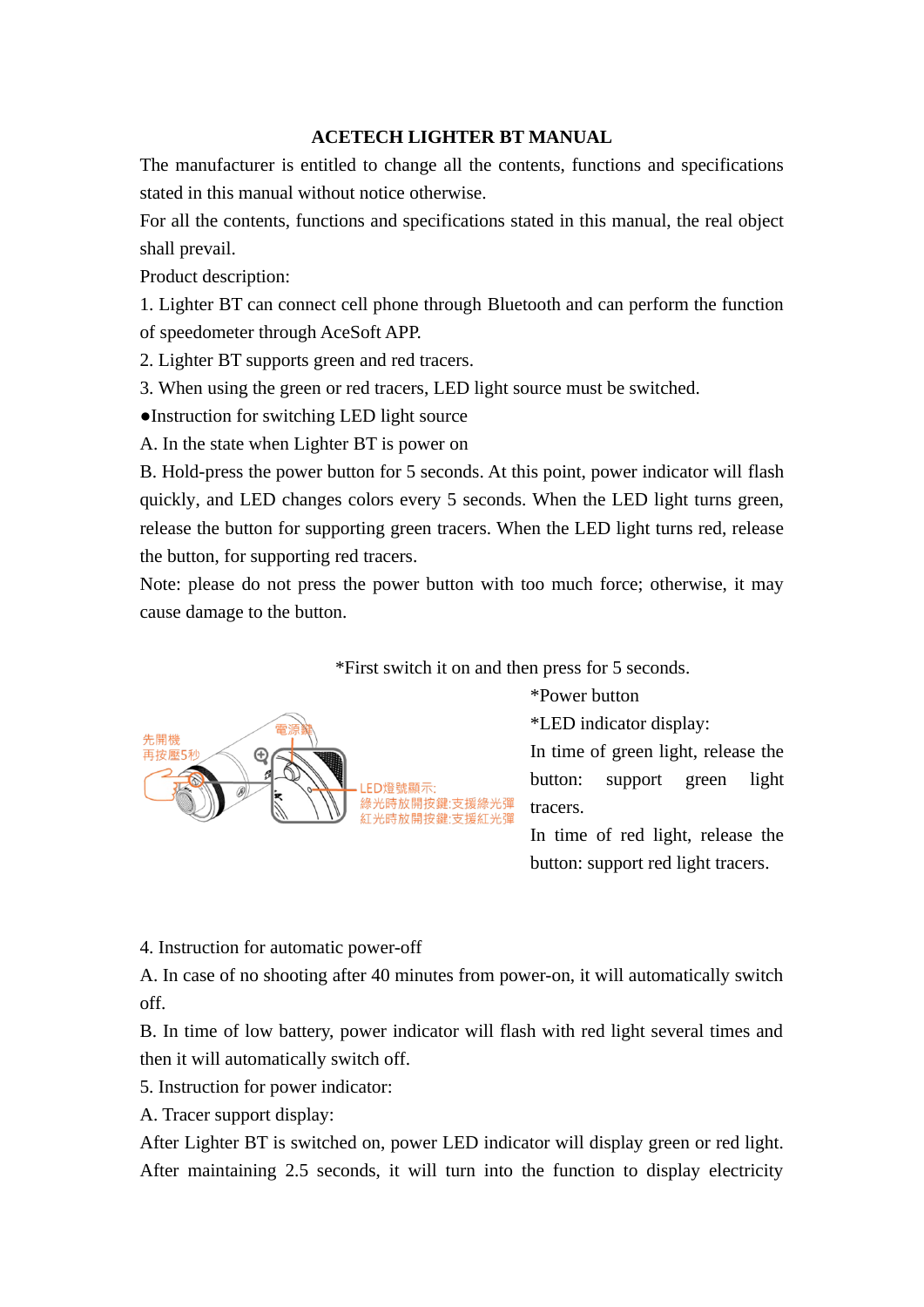quantity.

※ When LED turns green, it indicates to support green tracers.

※ When LED turns red, it indicates to support red tracers.

B. LED display for electricity quantity: (Flash once every second.)

a. Green light: high electricity quantity

b. Orange light: medium electricity quantity

c. Red light: low electricity quantity. In time of low electricity quantity, LED will flash several times quickly and then it will automatically switch off.



6. For installation, the barrel cannot be too long. The barrel cannot exceed 12 mm from the foremost end of the thread. Otherwise, the barrel will block the infrared sensor of Lighter BT and BB tracers will not be induced.



7. Lighter BT should be installed on BB gun. By no means can your eyes directly look into the muzzle, to avoid accident due to erroneous operation or BB gun failure or erroneous shooting.

Instruction for product usage and operation

1. It must be charged before it is used for the first time. Turn the front lid counterclockwise to open it. Plug MicroUSB charging cable into Lighter BT and USB charger respectively. At this point, the charging indicator light will be on, signifying charging is ongoing. (The charging time is about 3 hours.)

2. When the charging indicator light is off, it signifies charging is completed. Unplug the charging cable. Turn the front lid clockwise to tighten it. (When LED light turns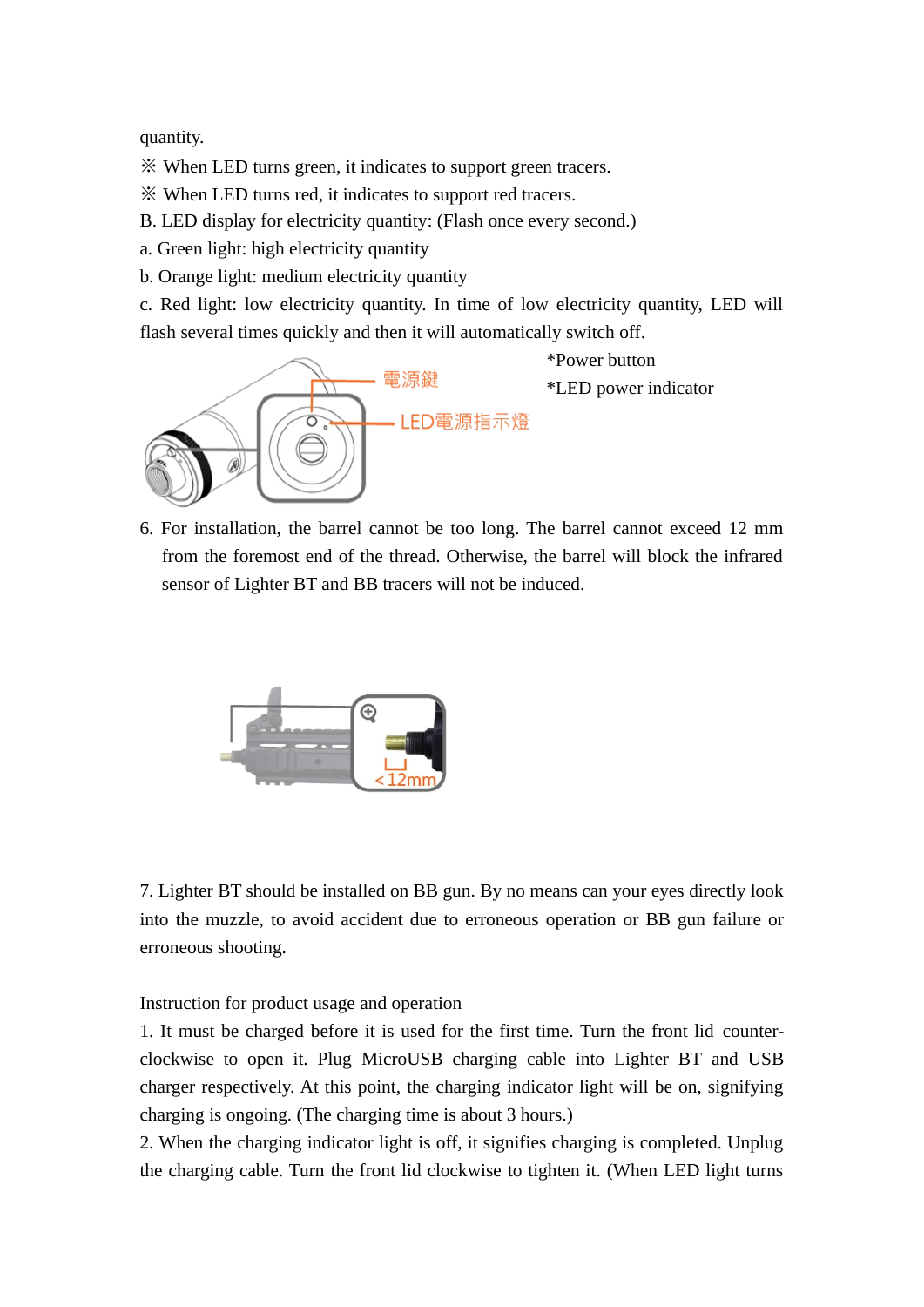red, it indicates the charging is ongoing. When LED is off, it indicates the charging is completed.)



Note: please use 5V (above 0.5 A current) charger for charging.

3. Instruction for installation of adapter

Turn the fixing ring counter-clockwise. Remove the adapter and replace with the required adapter. Then tighten the fixing ring.



4. After Lighter BT is switched on, install it in the front part of the barrel and tighten it.

5. Instruction for switching LED light source: (For details, see the attached figure in point 3 of the above product description.)

A. Switch on Lighter BT.

B. Continuously press power button for 5 seconds. At this point, power indicator will flash quickly. LED changes colors every 5 seconds. When the LED light turns green, release the button, and then it supports green tracers. When the LED light turns red, release the button, and then it supports red tracers.

6. Install ACETECH APP to connect cell phone.

A. Switch on Lighter BT.

B. Please visit the website below to download APP (Search: AceSoft)

\*Reminder:

After downloading APP by using Android system, the system will display the information  $\frac{W}{\sqrt{W}}$  which is the location information of this information of this device? and  $\left(\frac{m}{m}\right)^m$   $\frac{1}{n}$   $\frac{1}{n}$   $\frac{1}{n}$   $\frac{1}{n}$   $\frac{1}{n}$   $\frac{1}{n}$   $\frac{1}{n}$   $\frac{1}{n}$   $\frac{1}{n}$   $\frac{1}{n}$   $\frac{1}{n}$   $\frac{1}{n}$   $\frac{1}{n}$   $\frac{1}{n}$   $\frac{1}{n}$   $\frac{1}{n}$   $\frac{1}{n}$   $\frac{1}{n}$   $\frac{1}{n}$   $\frac{$ 【Permit】.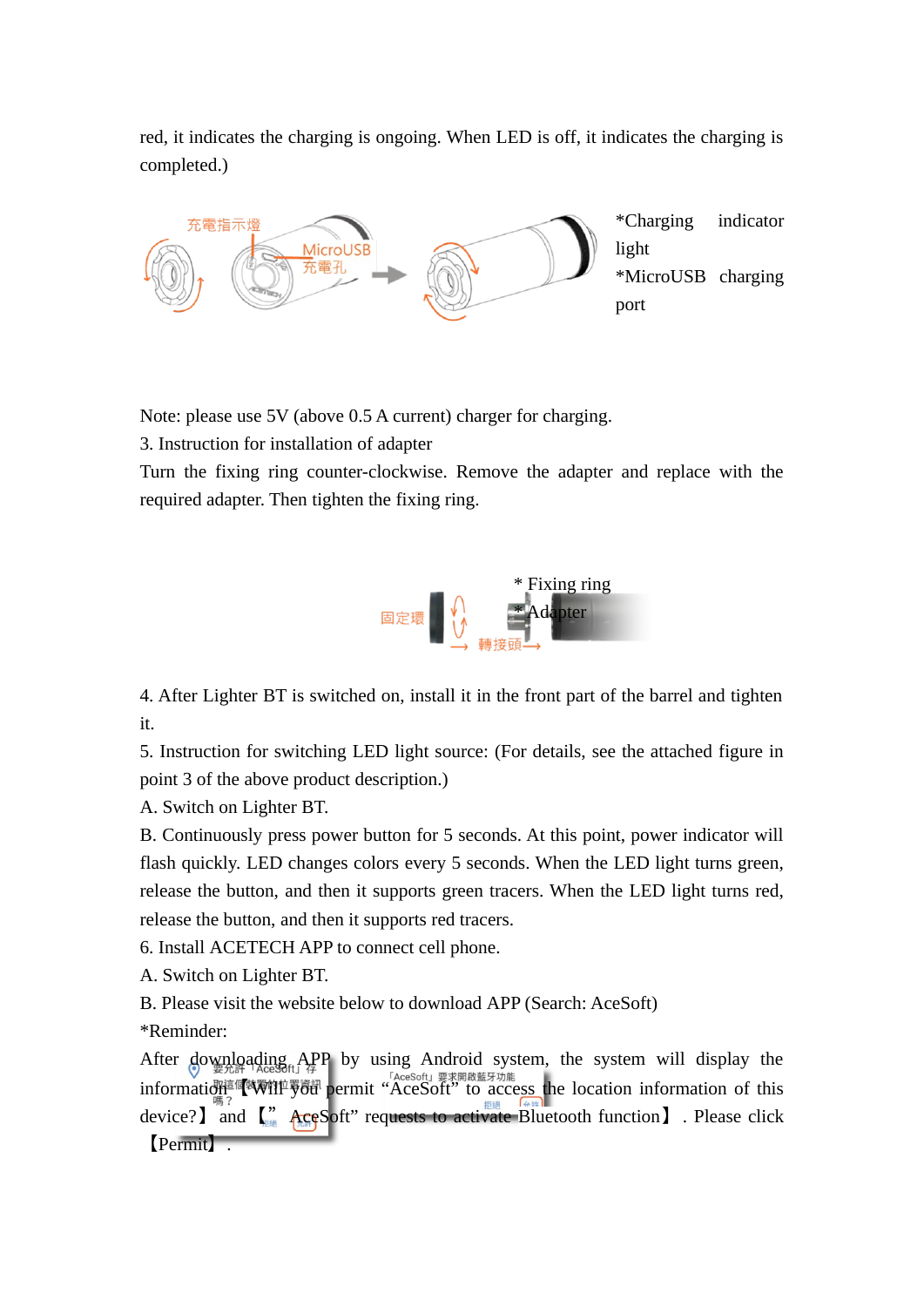C. After the installation is completed, activate the APP. When the cell phone matches the device, press the picture menu of the device and enter the binding screen. \*Instruction: the last 3 numbers displayed on system screen is the last 3 numbers of product serial number.



D. Instruction for binding: when the cell phone connects Lighter BT for the first time, pairing binding of the device must be executed first.

Please press the power button of Lighter BT to carry out binding in line with the direction on the screen of the cell phone.

E. After the binding is completed, you may enter the speed measurement screen.

\*Reminder: please activate Speed. (Green indicates the activated state.)

7. Instruction for automatic power-off activation and setting removal: (Factory setting: automatic power-off)

Please press power button, do not release and keep for 3 seconds in power-off state.

A. When the power indicator is on and flashes once every second, the automatic power-off function is activated.

B. When the power indicator is on and it flashes twice every second, the automatic power-off function is removed.

Setting completed, setting will be automatically saved.



\*Press for 3 seconds in the power-off state. \*Power button \*Power indicator

8. When the automatic power-off function is activated and Lighter BT is idle and unused for 40 minutes, it will automatically shut down.